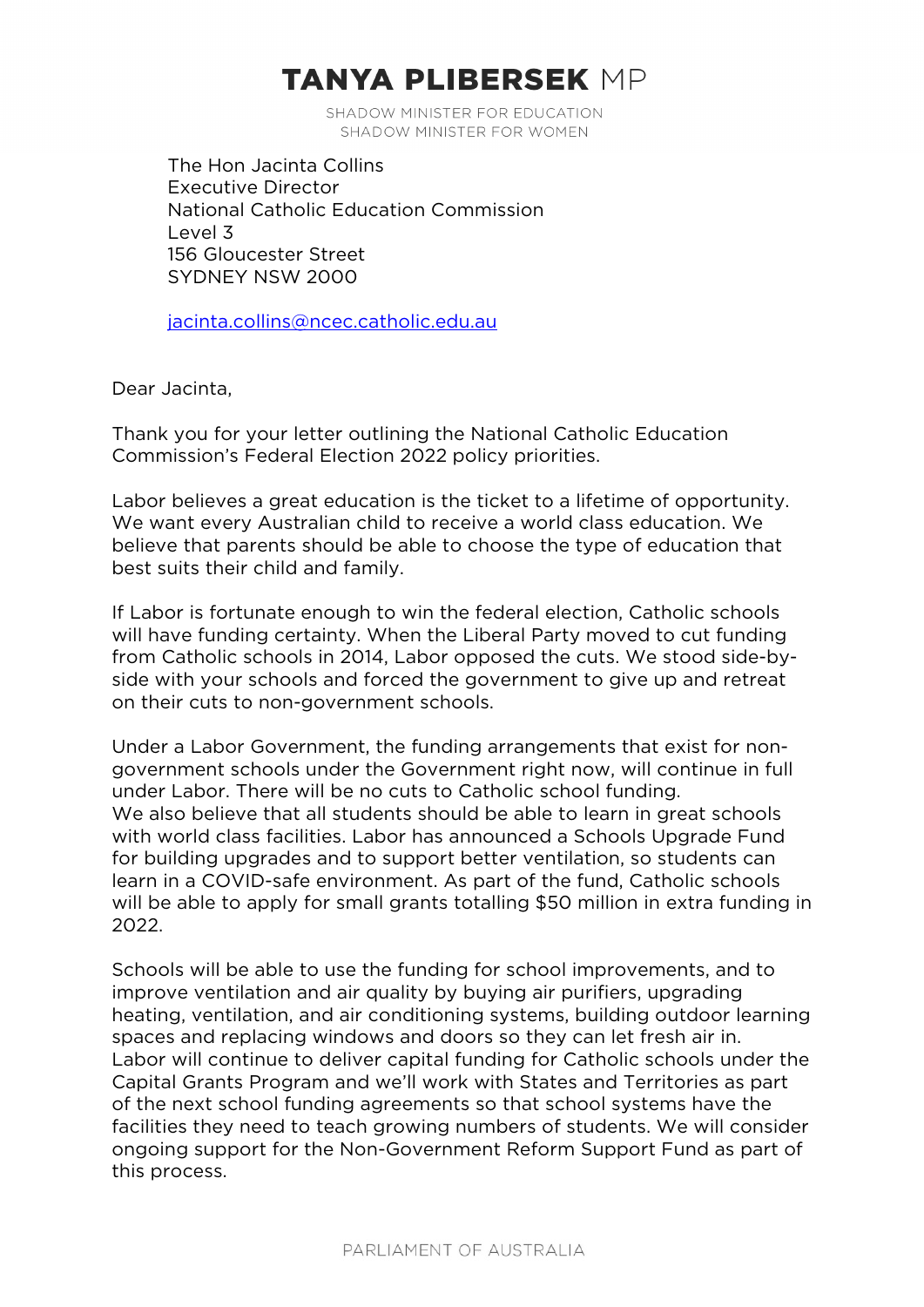In early learning and care, Labor will focus on implementing our \$5.4 billion commitment to make early education and care more affordable for working families as a priority. This commitment will improve access to affordable, high quality early learning and care for 1.2 million Australian families.

Every Catholic-systemic school in the country will benefit from Labor's Student Wellbeing Boost in 2022, with schools, on average, receiving \$20,000 in extra funding. Schools will be able to use the additional funding to get their students' mental health and wellbeing back on track, with funding able to be used for extra school mental health professionals, like psychologists and school counsellors; proven student wellbeing and mental health initiatives; and camps and excursions, as well as sporting and social activities that improve kids' wellbeing.

Labor will invest \$10.5 million in a new voluntary mental health check tool that primary schools will be able to use, with parents' permission, to identify kids who are struggling and make sure they can get the help they need. We will also work with States and Territories on the implementation of the National Children's Mental Health and Wellbeing Strategy.

One of the key challenges facing all school systems at the moment is the shortage of teachers. Labor will work with you to ensure there are enough well-trained teachers, including subject specialists, to serve our school communities. We will ensure that teaching is a valued, respected profession with career paths for highly experienced teachers, retaining their skills in the classroom.

As you know, Labor believes all Australians have the right to live their lives free from discrimination, including people of faith. We commit to you that we will act on this as a priority if we form government after the coming election. I reiterate that an Albanese Labor Government will act to:

- Prevent discrimination against people of faith, including through the introduction of religious anti-vilification protections.
- Protect all students from discrimination on any grounds.
- Protect teachers from discrimination at work, while maintaining the right of religious schools to preference people of their faith in the selection of staff.

Labor is committed to the Australian Law Reform Commission (ALRC) process. If elected, we would recommence the ALRC's Inquiry into the Framework of Religious Exemptions in Anti-Discrimination Legislation, which the Morrison Government has placed on hold, and would carefully consider what the ALRC recommends in formulating legislation.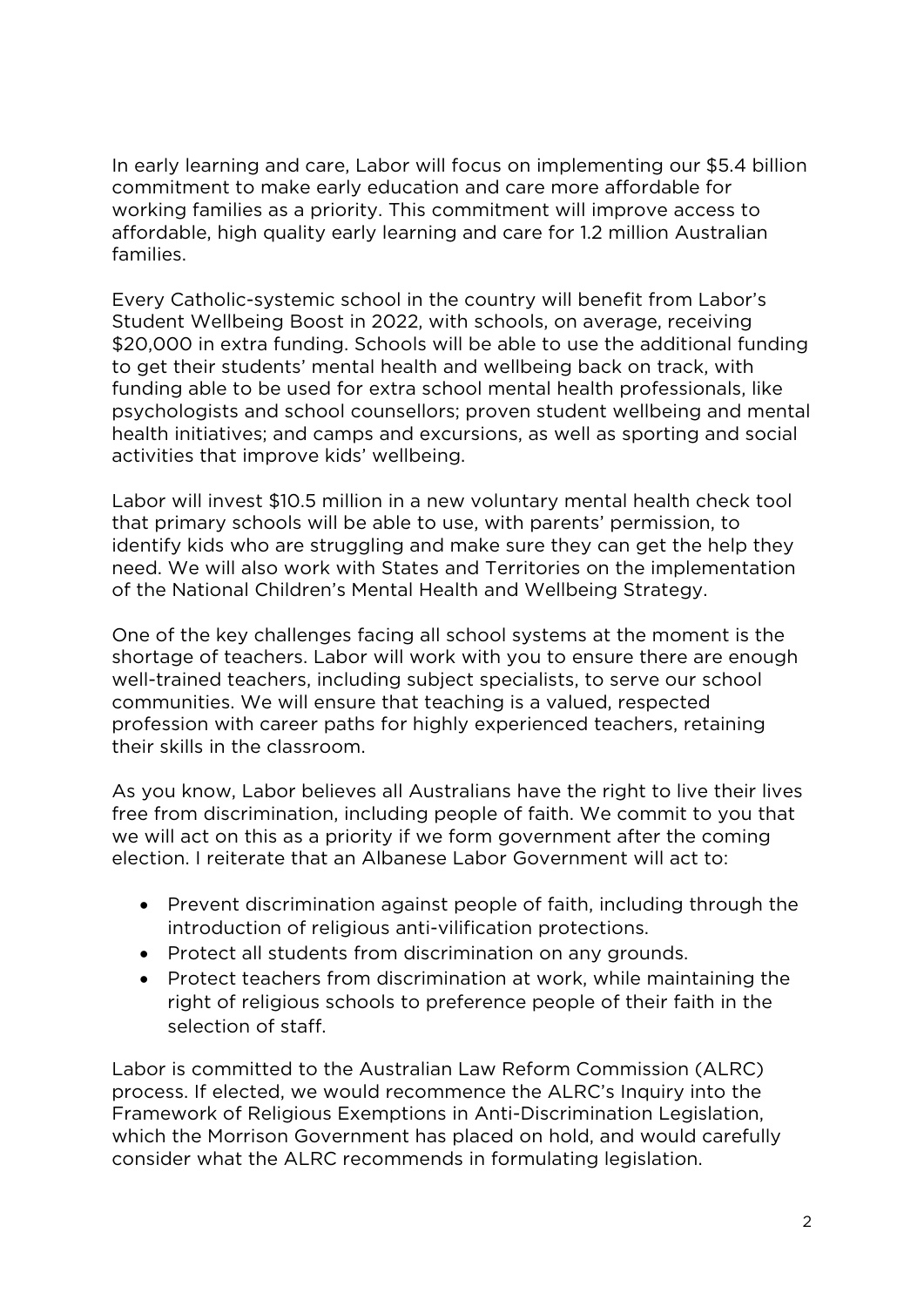Labor will approach the matters you and others have raised in an inclusive and constructive manner, in consultation with people of faith and religious organisations, including Catholic schools, as well as with all Australians interested in this important work to advance the nation. Labor sees the expansion of our anti-discrimination framework to protect Australians of faith as an opportunity to unite the nation, not divide it.

We look forward to working with you to achieve this for people of faith across the country.

Yours sincerely,

Tanya Pirberne

Tanya Plibersek

29 April 2022